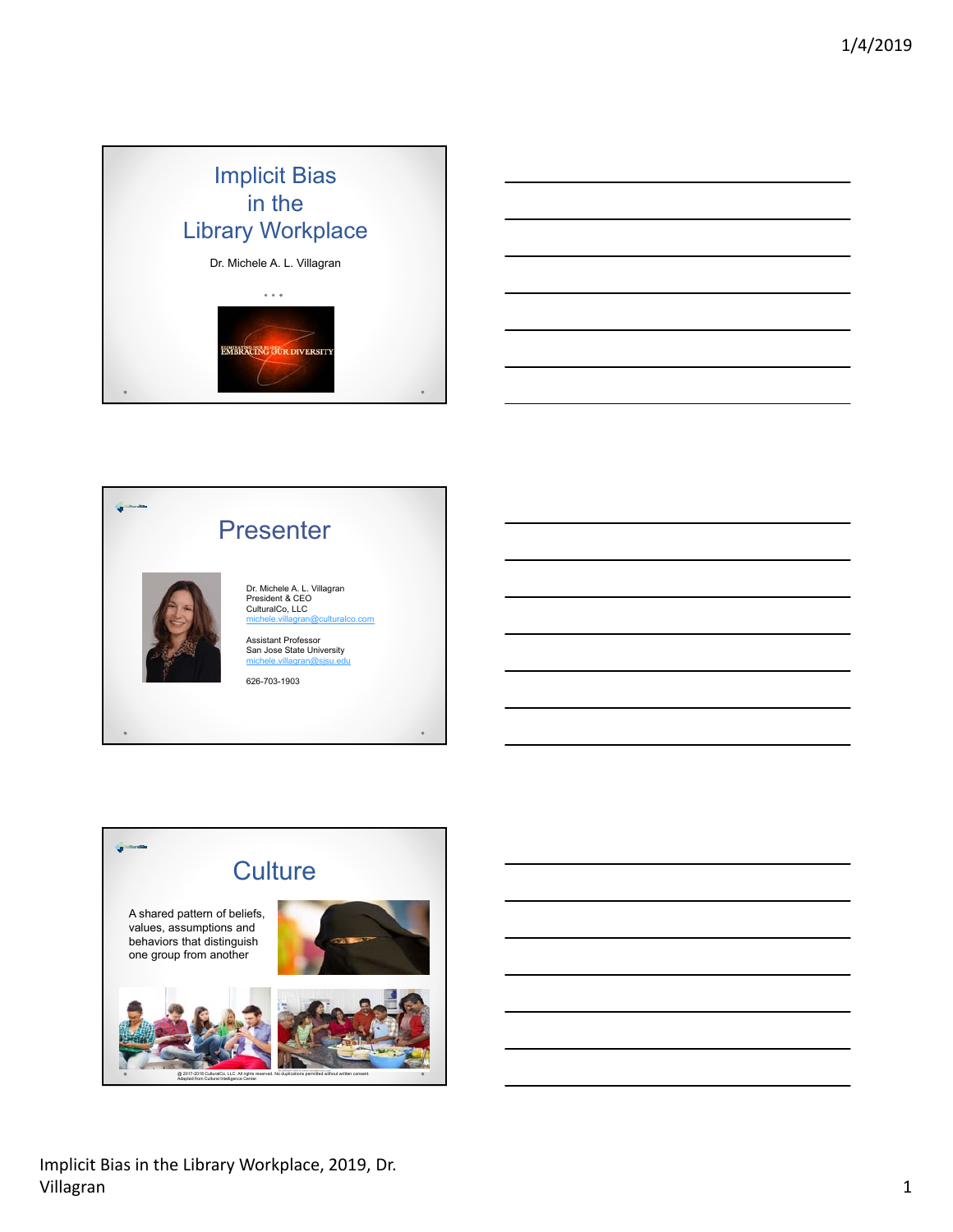









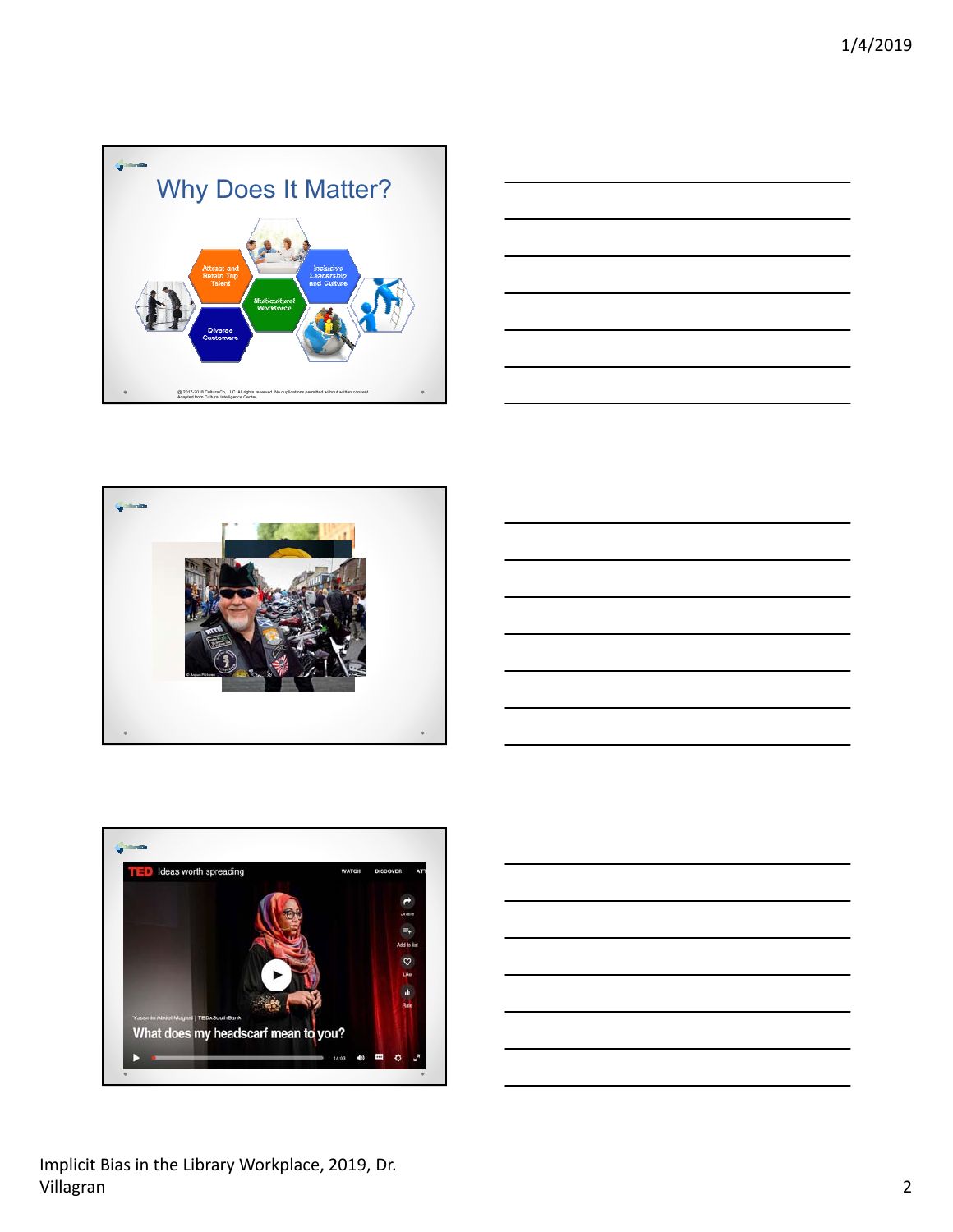









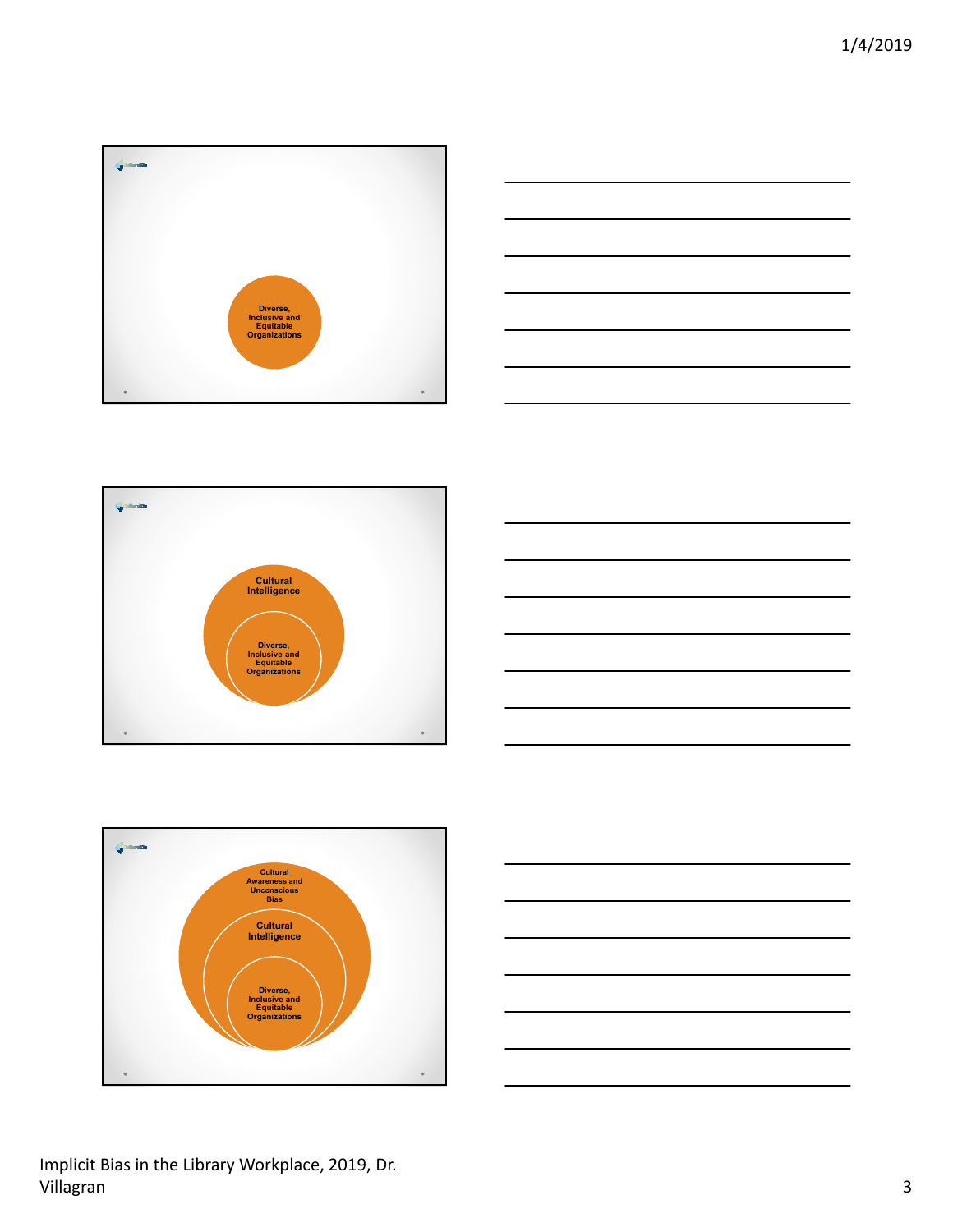







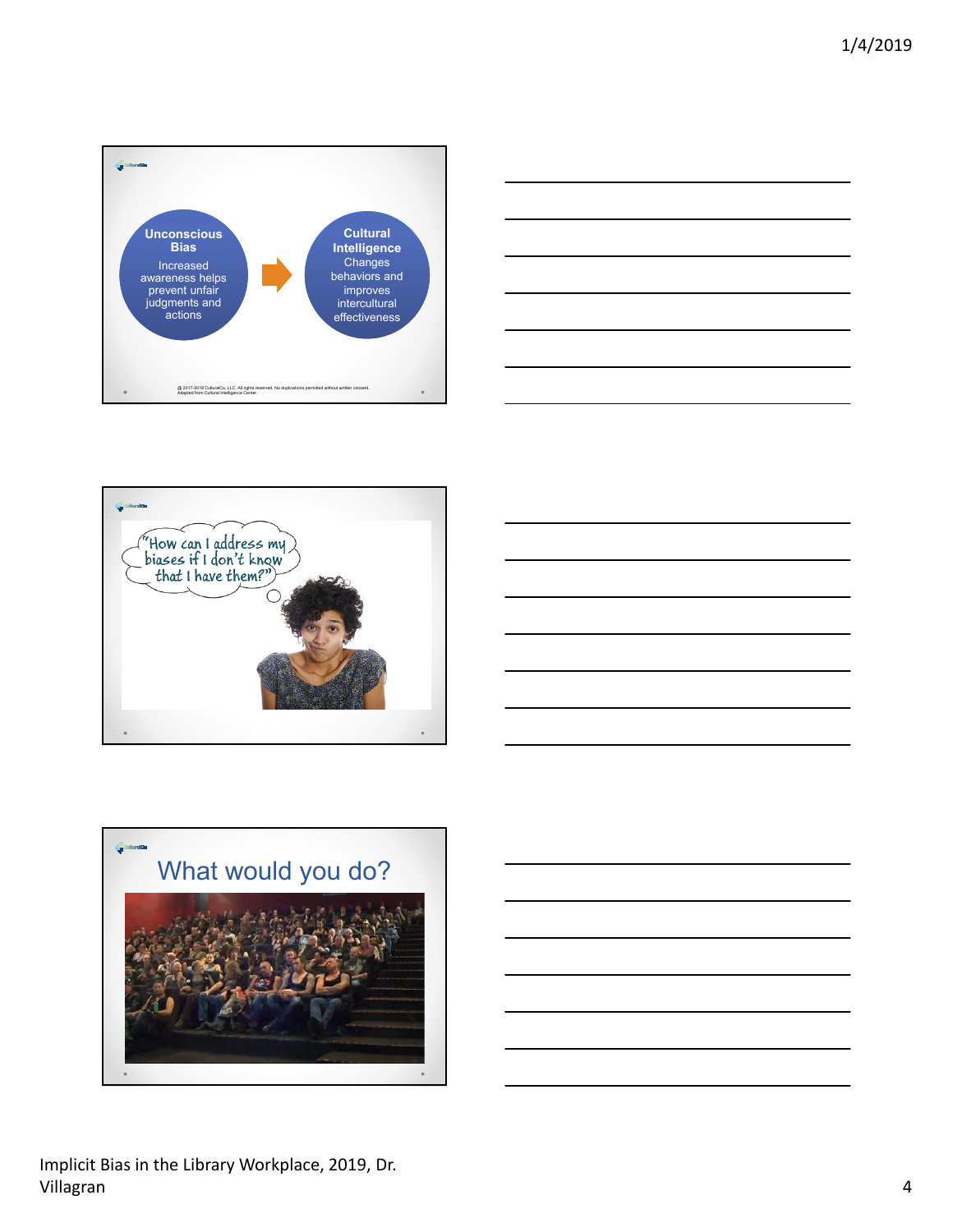



# Implicit/Unconscious Bias

**Unintended**, **subtle** and **unconscious** thought that happens to most people much of the time

**Attitudes** and **stereotypes** we develop based on characteristics such as race, age, ethnicity, religion or appearance

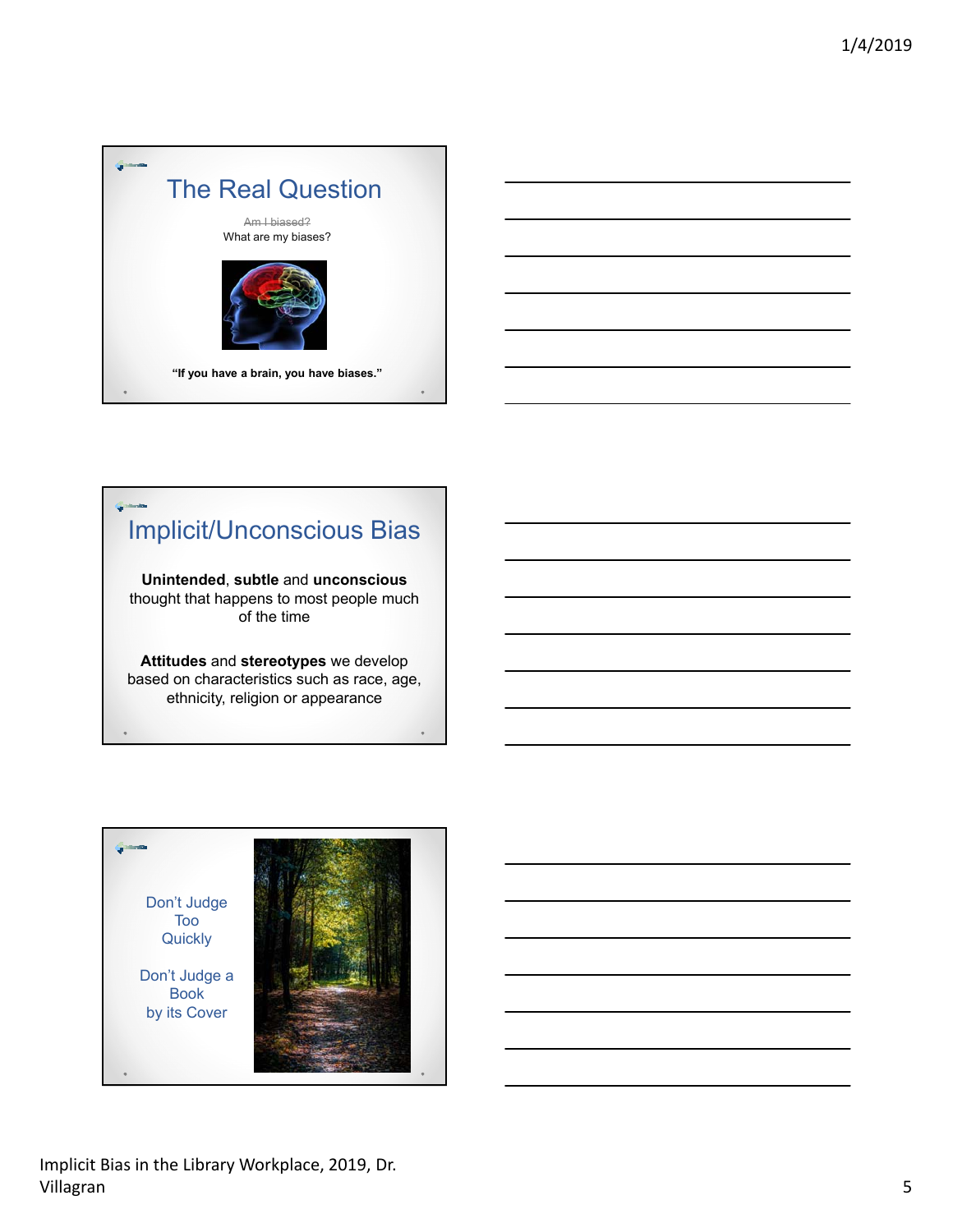#### Common Forms of Bias

- Affinity bias
- Confirmation bias
- Halo effect
- Perception bias





An African-American student is seeking assistance with her assignment. The last time she visited the library she had interactions with white librarians that were unhelpful and made her feel dumb. She is hesitant to ask for help again. This time, she enters the library and only sees Caucasians at the desk. She wonders would they understand her topic on Black Americans and if they would really help her.

How would you work with her if she was the next in line?

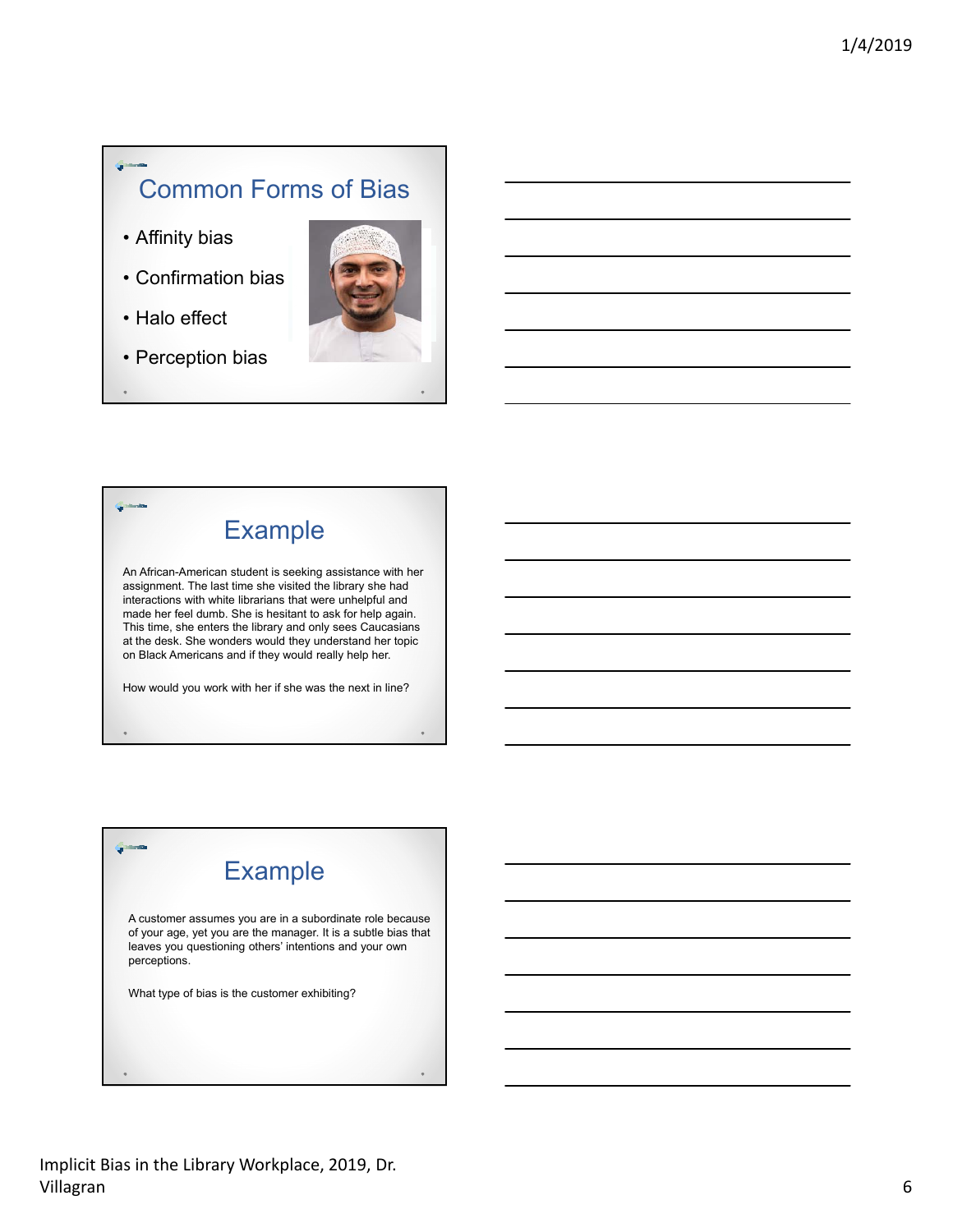### **Example**

You are preparing to select candidates to interview for a library staff position and prefer candidates with certain names. Foreign-sounding names and 'black-sounding names' were least likely to be chosen as you preferred 'Anglo' sounding names.

What is wrong with this situation?

## Example

Your new employee has an attitude which is exemplary. Her professionalism working in technical services has created a positive first impression of her work ethic. As her supervisor, you now have a positive overall impression of her based on this and view her as a rising star within the library.

What implicit bias is the supervisor exhibiting?

#### What's Your Culture?

- How might your values impact your own biases in the workplace?
- What impact could this have on multicultural interactions?
- What are some best practices to reduce implicit biases in recruitment, hiring and retention?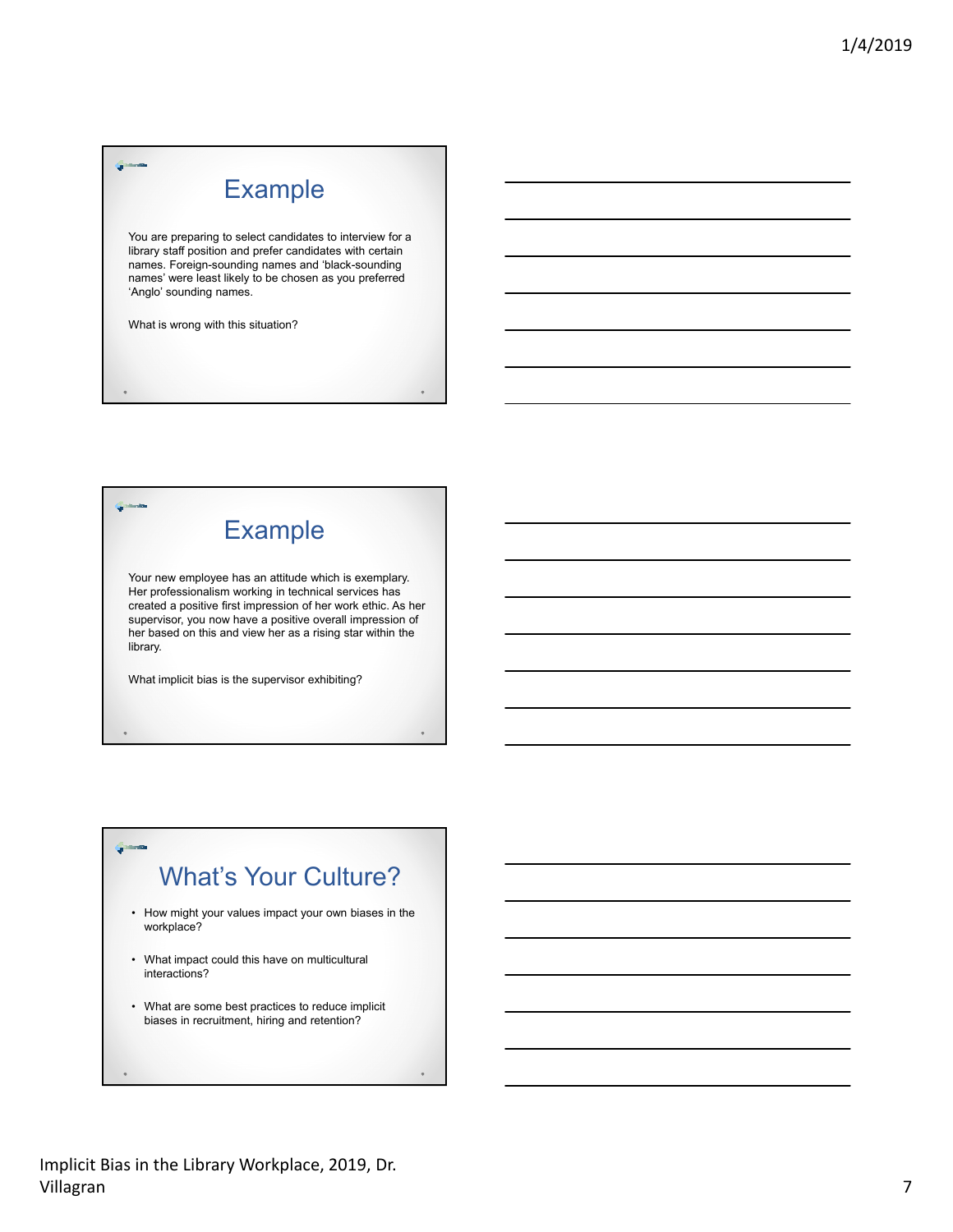







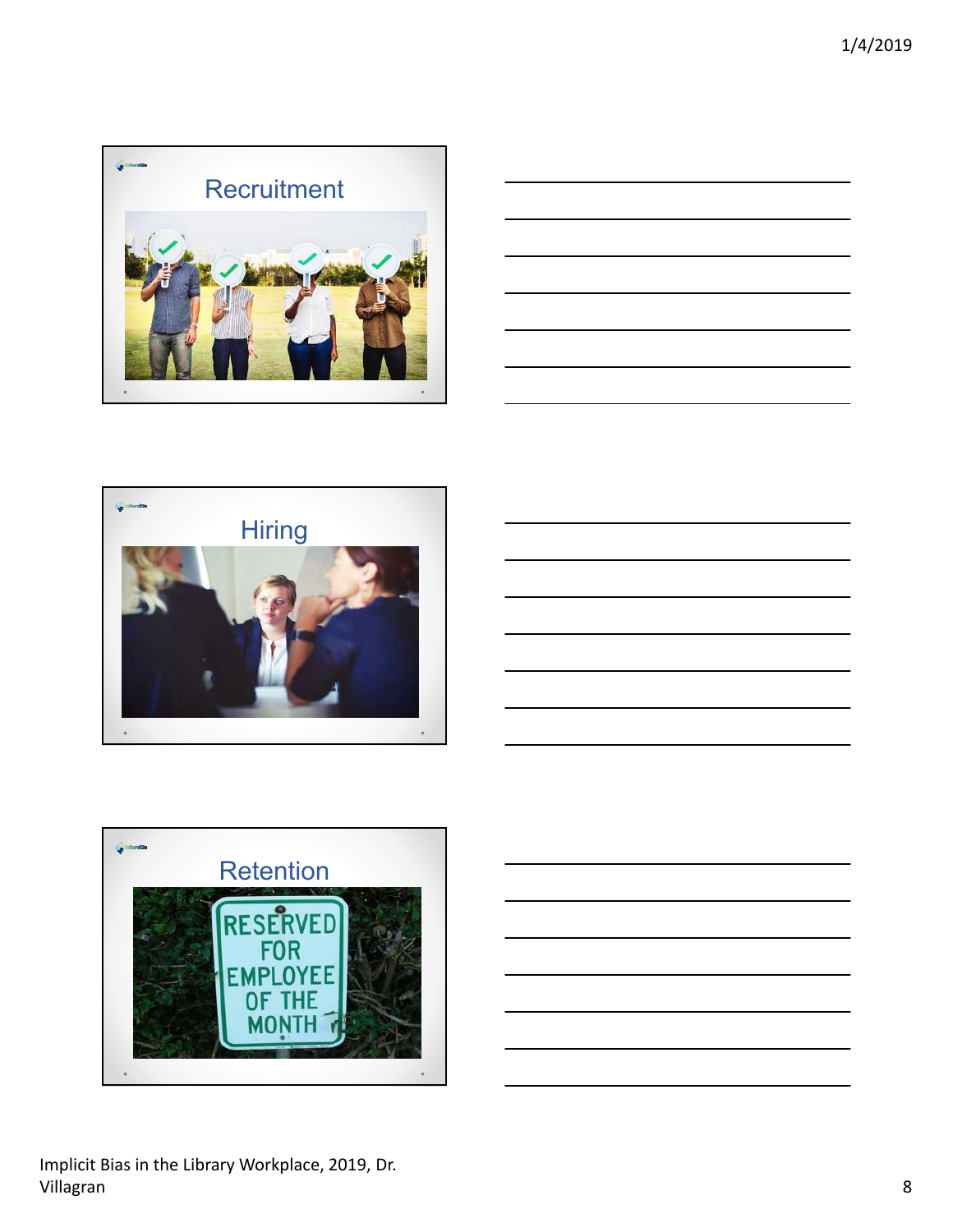